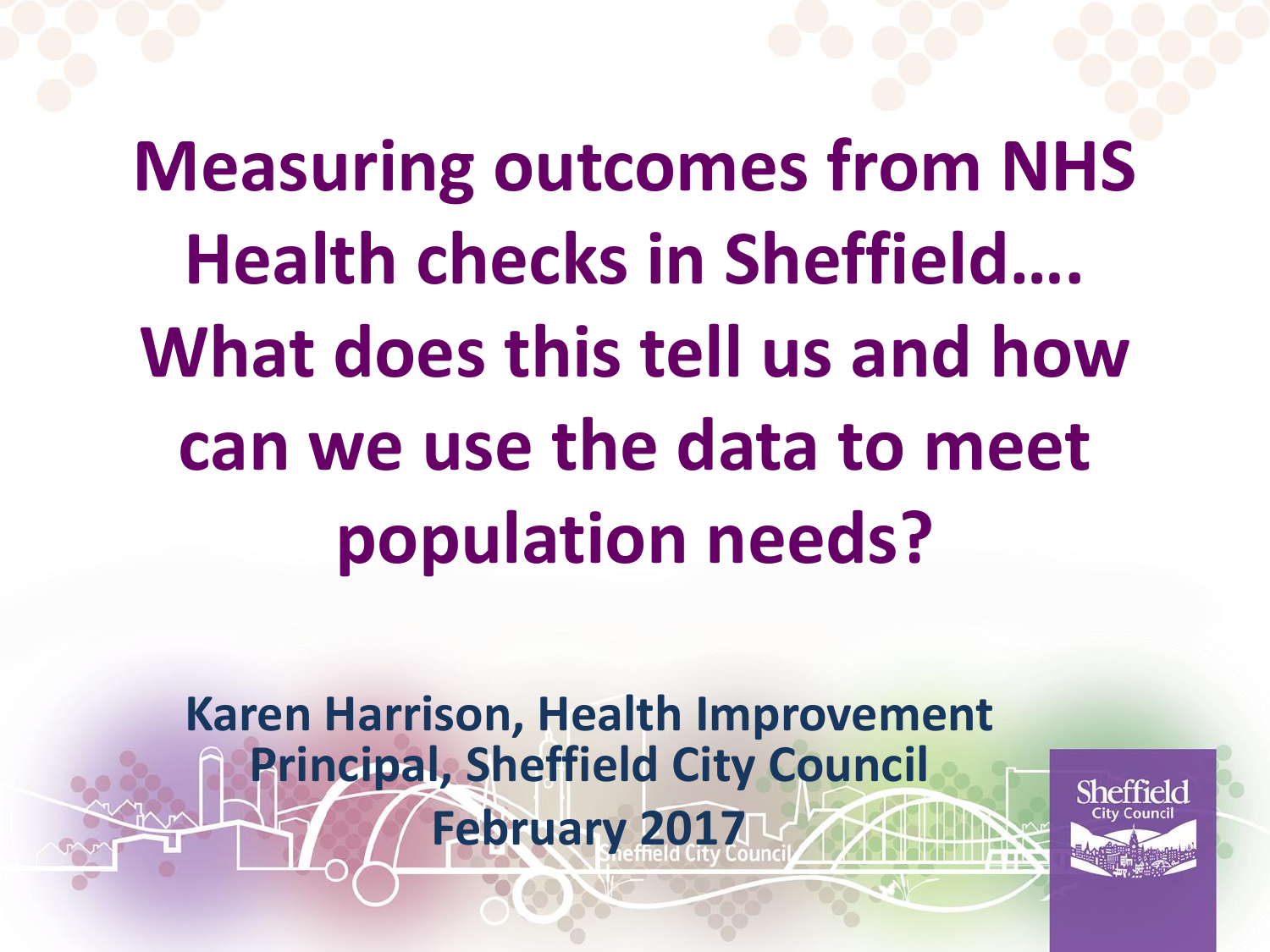# **Outcomes**

|                                                                         |                |                |                | 2015/16 2015/16 2015/16         | 2015/16      |                |                                   |
|-------------------------------------------------------------------------|----------------|----------------|----------------|---------------------------------|--------------|----------------|-----------------------------------|
|                                                                         | <b>Month</b>   | Qtr 1          | Qtr 2          | Qtr <sub>3</sub>                | Qtr 4        |                |                                   |
|                                                                         | 2015           |                |                |                                 |              |                |                                   |
|                                                                         |                |                |                |                                 |              | Year to date   | <b>Total</b>                      |
|                                                                         | 4              |                |                |                                 |              |                | recorded                          |
|                                                                         | 2015           |                |                |                                 |              |                |                                   |
|                                                                         | <b>Apr</b>     |                |                | Apr-Jun Jul-Sep Oct-Dec Jan-Mar |              |                |                                   |
| Population                                                              |                |                |                |                                 |              |                |                                   |
| Total registered population (aged 40-74 years) as at April 2013         | 223667         | 223667         | 223667         | 223667                          | 225464       | 224116         |                                   |
| Total eligible population (aged 40-74 years)                            | 119660         | 122569         | 132470         | 121441                          | 149414       | 131474         |                                   |
| Total eligible population who are offered a Health Check                | 2598           | 8514           | 9707           | 6759                            | 7016         | 31996          | 112664                            |
| Total high risk eligible population who are offered a Health Check      | 359            | 2006           | 1401           | 998                             | 2833         | 7238           | 11200                             |
| <b>Outcomes</b>                                                         |                |                |                |                                 |              |                |                                   |
| Total eligible population who are receiving a Health Check              | 1083           | 3209           | 3567           | 2648                            | 3194         | 12618          | 46524                             |
| Offered a programme of weight management                                | 30             | 84             | 82             | 70                              | 111          | 347            | 2613                              |
| Referred for investigation of possible CHD                              | 17             | 38             | 40             | 33                              | 33           | 144            | 707                               |
| <b>Diagnosed with Diabetes II</b>                                       | 8              | 23             | 21             | 25                              | 15           | 84             | 236                               |
| Referred for investigation of possible PAD                              | 1              | $\overline{2}$ | 6              | $\mathbf{1}$                    | $\bf{0}$     | 9              | 56                                |
| Diagnosed with CKD                                                      | 1              | $\overline{2}$ | $\overline{2}$ | $\overline{2}$                  | $\mathbf{3}$ | $\overline{9}$ | 67                                |
| Diagnosed with Hypertension                                             | 12             | 50             | 37             | 49                              | 44           | 180            | 555                               |
| Identified with impaired glucose regulation (Either IGT or IFG)         | $6\phantom{a}$ | 18             | 11             | 13                              | 9            | 51             | 268                               |
| Identified with 10 year CVD risk => 20%                                 | 34             | 92             | 136            | 78                              | 85           | 391            | 2994                              |
| <b>Started on Statin therapy</b>                                        | 14             | 36             | 42             | 39                              | 54           | 171            | 709                               |
| Strated on anti-hypertension therapy                                    | 19             | 56             | 74             | 62                              | 79           | 271            | 1251                              |
| With BMI > 27.5                                                         | 269            | 828            | 805            | 639                             | 836          | 3108           | 15060                             |
| <b>Audit C Completion</b>                                               | 267            | 849            | 788            | 556                             | 687          | 2880           | 9521                              |
| Dementia Awareness (aged 65-74 years)                                   | 63             | 170            | 138            | 117                             | 136          | 561            | 2077                              |
| <b>Health Inequalities</b>                                              |                |                |                |                                 |              |                |                                   |
| <b>Males</b>                                                            | 443            | 1301           | 1565           | 1225                            | 1489         | 5580           | 20240                             |
| <b>Females</b>                                                          | 609            | 1828           | 1964           | 1432                            | 1901         | 7125           | ffield<br>25915                   |
| Living in a deprived area NOT in a high risk, self assigned ethnic cate | 177            | 484            | 593            | 387                             | 347          | 1811           | Council<br>6828                   |
| From a high risk, self-assigned ethnic group NOT living in a deprived   | 34             | 118            | 170            | 97                              | 110          | 495            | 1936                              |
| From a high risk, self-assigned ethnic group AND living in a deprived a | 25             | 83             | 101            | 74                              | 107          | 365            | 1216<br>。<br>『 <sub>』</sub> 第120年 |
| <b>Number of smokers</b>                                                | 101            | 290            | 294            | 227                             | 252          | 1063           | 5971                              |
| Referred for NHS stop smoking service (after Health Check)              |                |                |                |                                 |              |                |                                   |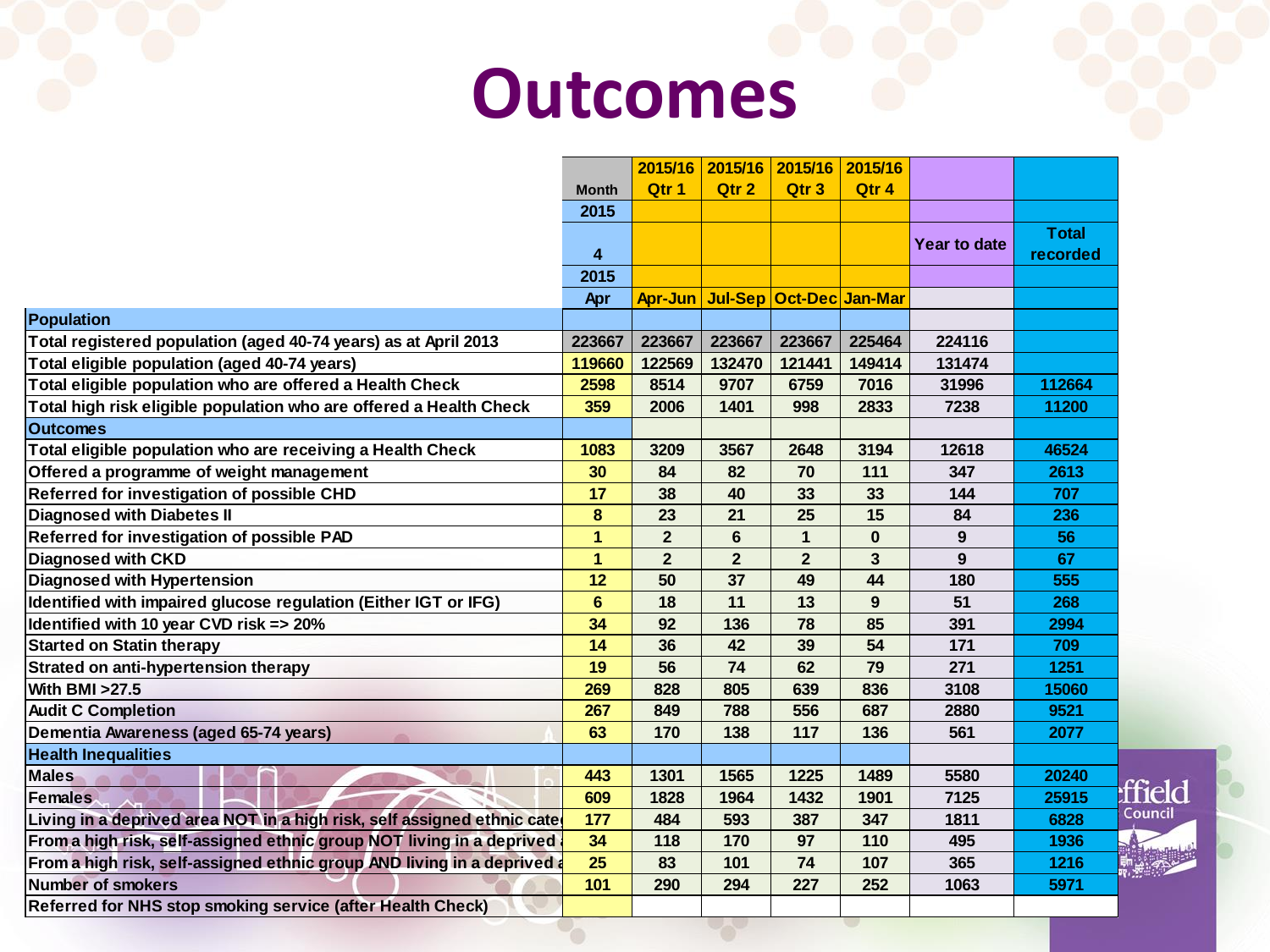# **Identify trends**



heffield City Counci

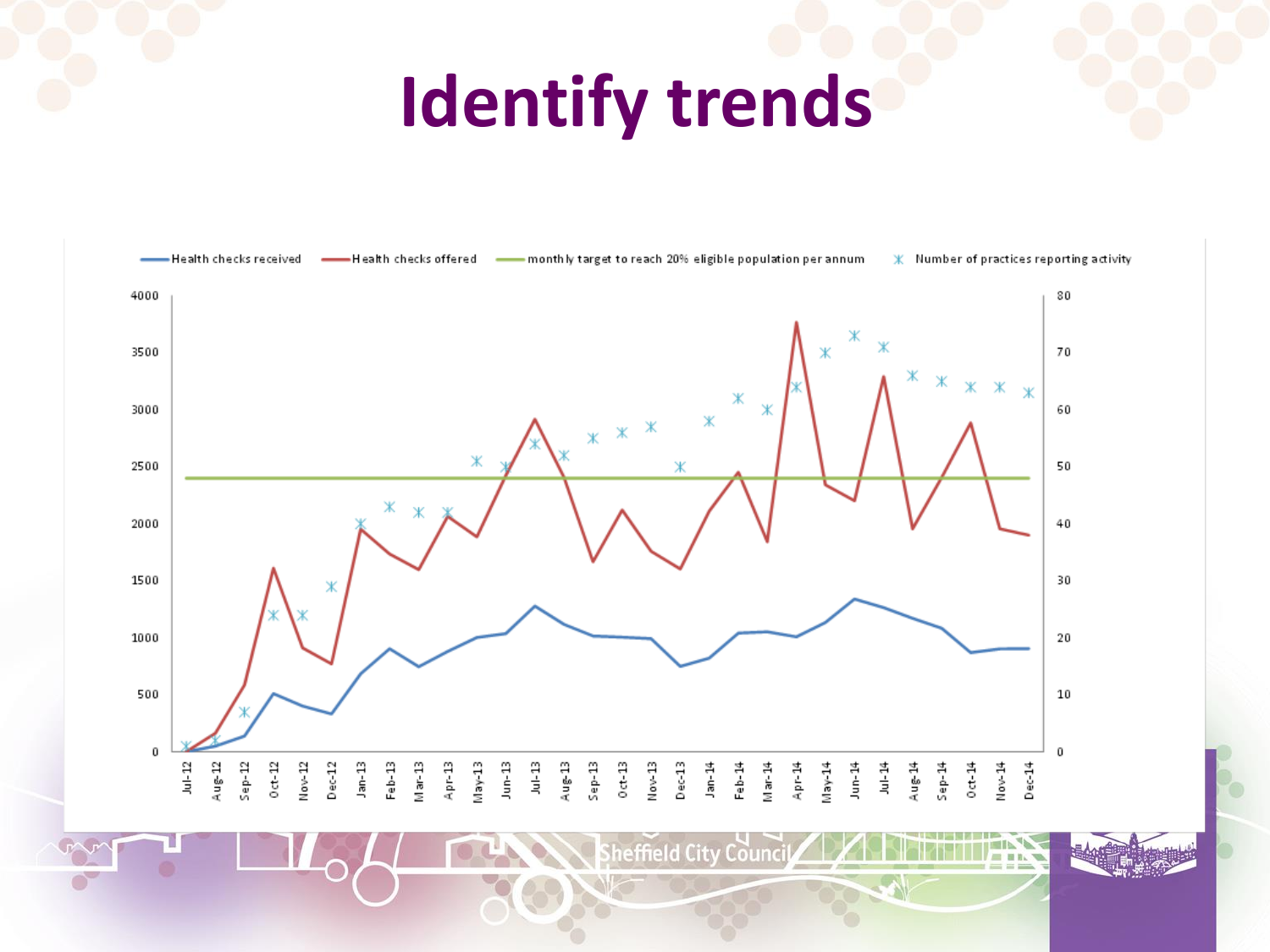# Health Inequalities



- **Living in a deprived area NOT in a high risk, self assigned ethnic category**
- **From a high risk, self-assigned ethnic group NOT living in a deprived area**
- **From a high risk, self-assigned ethnic group AND living in a deprived area**

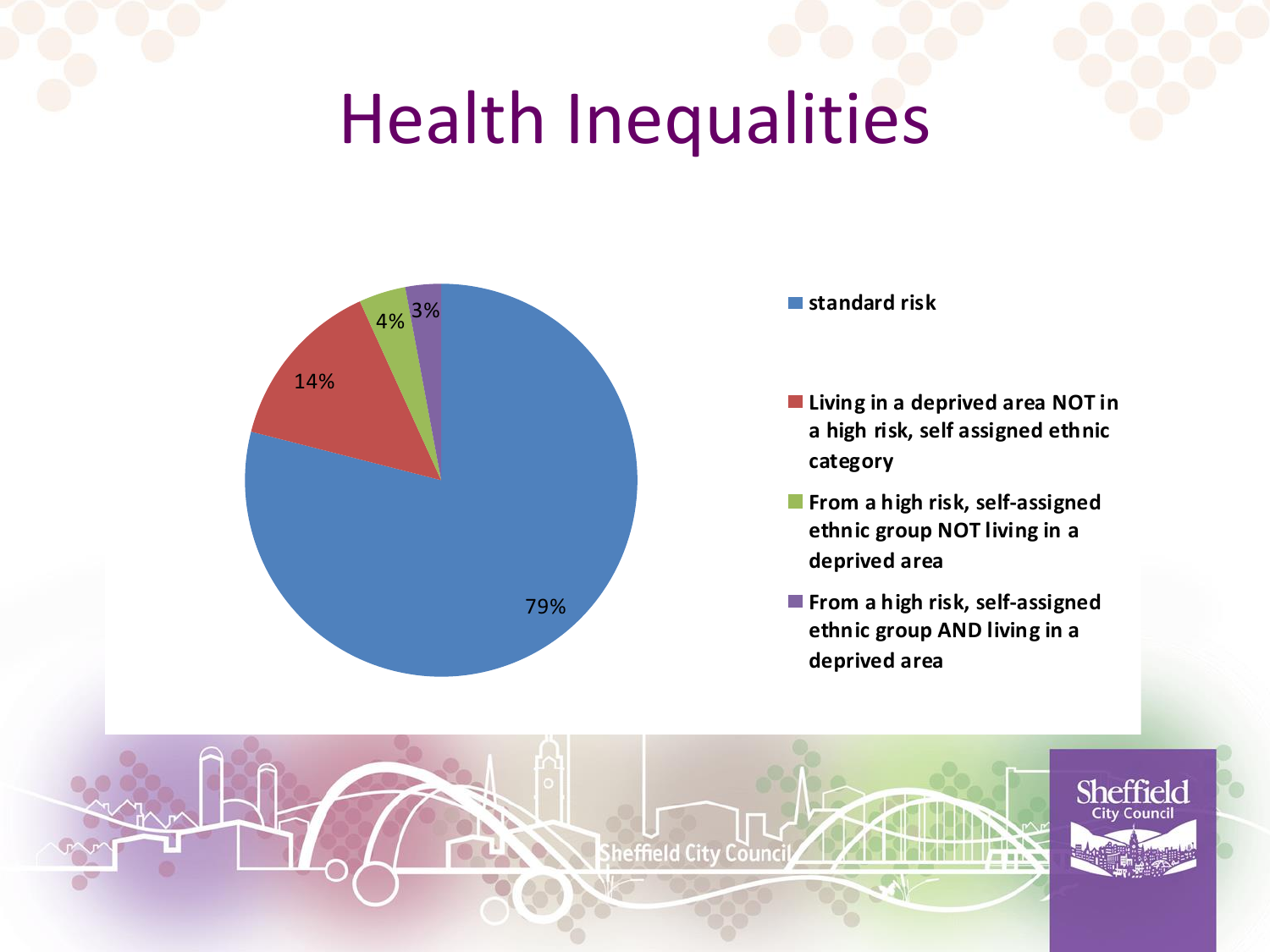## **Comparison with National evaluation**

Sheffield **City Council** 

|                                                                             |                  |                  | <b>National</b> | <b>National</b> |
|-----------------------------------------------------------------------------|------------------|------------------|-----------------|-----------------|
|                                                                             |                  |                  | evaluation      | evaluation      |
|                                                                             |                  | % of people      | outcomes of     | outcomes of     |
|                                                                             | <b>Sheffield</b> | receiving a      | people          | people not      |
|                                                                             | total            | health check in  | receiving a     | receiving a     |
|                                                                             | 15/16            | <b>Sheffield</b> | health check    | health check    |
| Total Registered population (aged 40-74 years) as at April 2013             | 224116           |                  |                 |                 |
| Total eligible population (aged 40-74 years)                                | 131474           |                  | 214295          | 1464729         |
| Total eligible population who are offered a Health Check                    | 31996            |                  |                 |                 |
| Higher risk eligible population who are offered a Health Check              | 7238             |                  |                 |                 |
| <b>Outcomes</b>                                                             |                  |                  |                 |                 |
| Total eligible population who are receiving a Health Check                  | 12618            |                  |                 |                 |
| Offered a programme of weight management                                    | 347              | 11.16            | 38.7            | 11.2            |
| Referred for investigation of possible CHD                                  | 144              | 1.14             |                 |                 |
| <b>Diagnosed with Diabetes II</b>                                           | 84               | 0.67             | 0.9             | 0.4             |
| Referred for investigation of possible PAD                                  | 9                | 0.07             |                 |                 |
| Diagnosed with CKD                                                          | 9                | 0.07             | 0.4             | 0.2             |
| <b>Diagnosed with Hypertension</b>                                          | 180              | 1.43             | 3.7             | 1.1             |
| Identified with impaired glucose regulation (Either IGT or IFG)             | 51               | 0.40             |                 |                 |
| Identified with 10 year CVD risk => 20%                                     | 391              | 3.10             | 12.9            | 2.2             |
| <b>Started on Statin therapy</b>                                            | 171              | 1.36             | 5.1             | $\mathbf{1}$    |
| Started on anti-hypertension therapy                                        | 271              | 2.15             | 3.9             | 1.8             |
| With BMI >27.5                                                              | 3108             | 24.63            | 21.2            | 27.5            |
| <b>Audit C Completion</b>                                                   | 2880             | 22.82            |                 |                 |
| Dementia Awareness (aged 65-74 years)                                       | 561              | 4.45             |                 |                 |
| <b>Health Inequalities</b>                                                  |                  |                  |                 |                 |
| <b>Males</b>                                                                | 5580             | 44.22            |                 |                 |
| Females                                                                     | 7125             | 56.47            |                 |                 |
| Living in a deprived area NOT in a high risk, self assigned ethnic category | 1811             | 14.35            |                 |                 |
| From a high risk, self-assigned ethnic group NOT living in a deprived area  | 495              | 3.92             |                 |                 |
| From a high risk, self-assigned ethnic group AND living in a deprived area  | 365              | 2.89             |                 |                 |
| <b>Number of smokers</b>                                                    | 1063             | 8.42             |                 |                 |
| Referred for NHS stop smoking service (after Health Check)                  | 44.6             | 4.2              | 6.8             | 3.2             |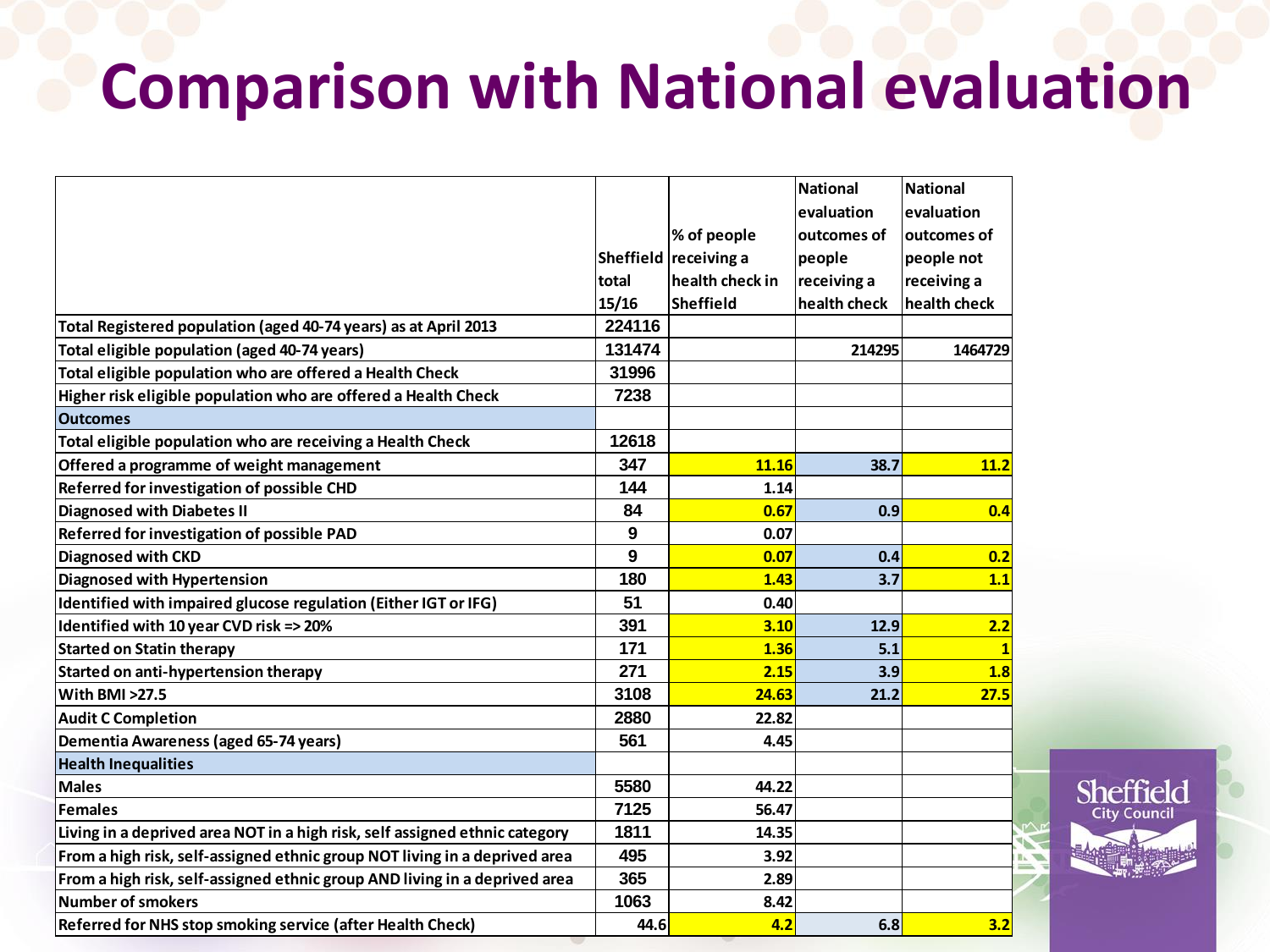# **How can we use outcome data?**

- **To refer people to appropriate services such as stop smoking services; weight management**
- **To monitor who is receiving a health check**
- **To monitor the prevalence of CVD, CKD, Hypertension and diabetes**
- **To target those who are not attending for health checks (change delivery model accordingly)**
- **To target those at higher risk of CVD**
- **To reduce Health Inequalities** • **To calculate value for money**

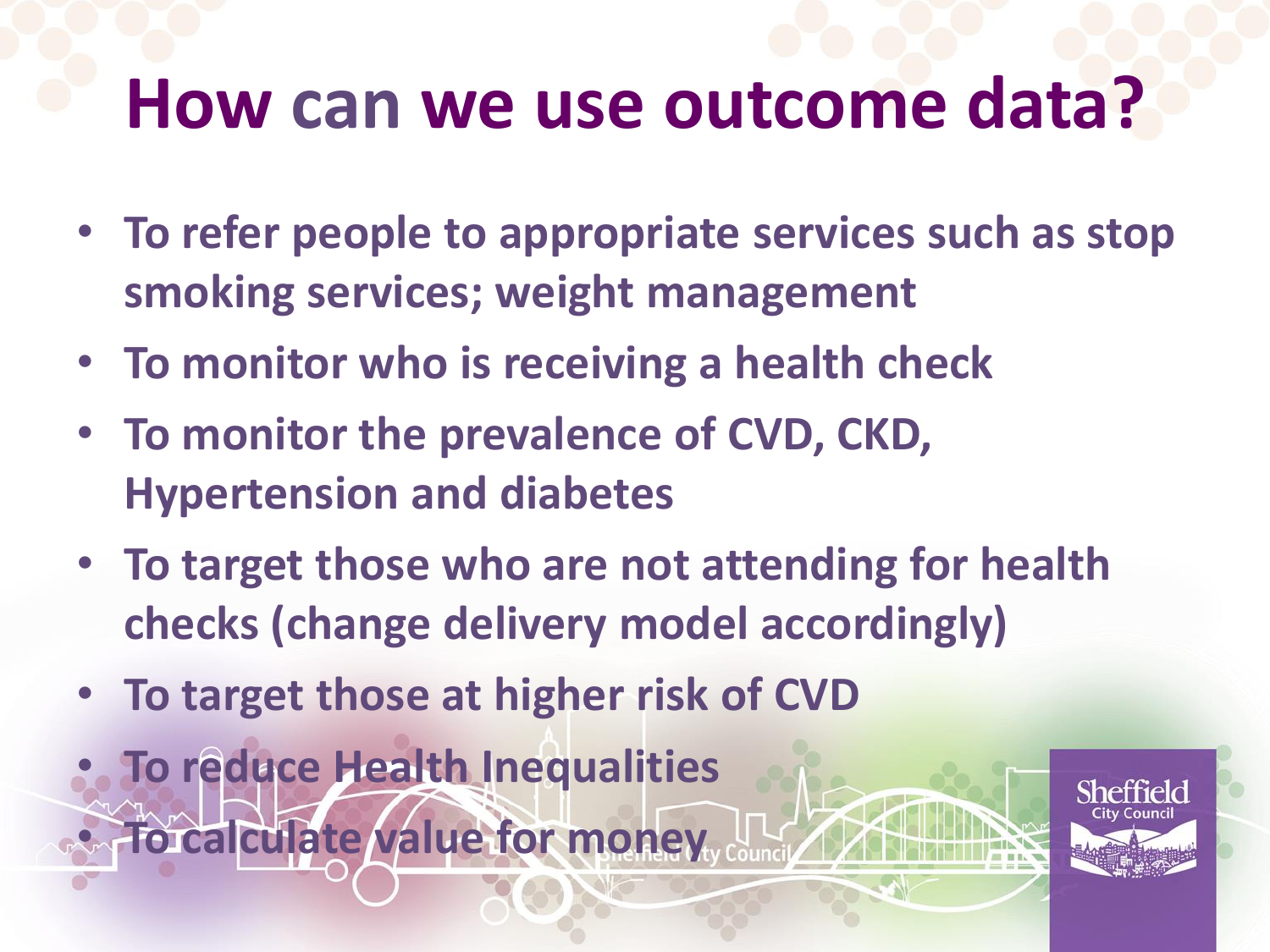### Issues encountered

- **Process of data collection and timescales**
- **Data 'hiccups'**
- **Ensuring same set of read codes is used by all**

heffield City Counci

Sheffie

• **Incorrect data entry**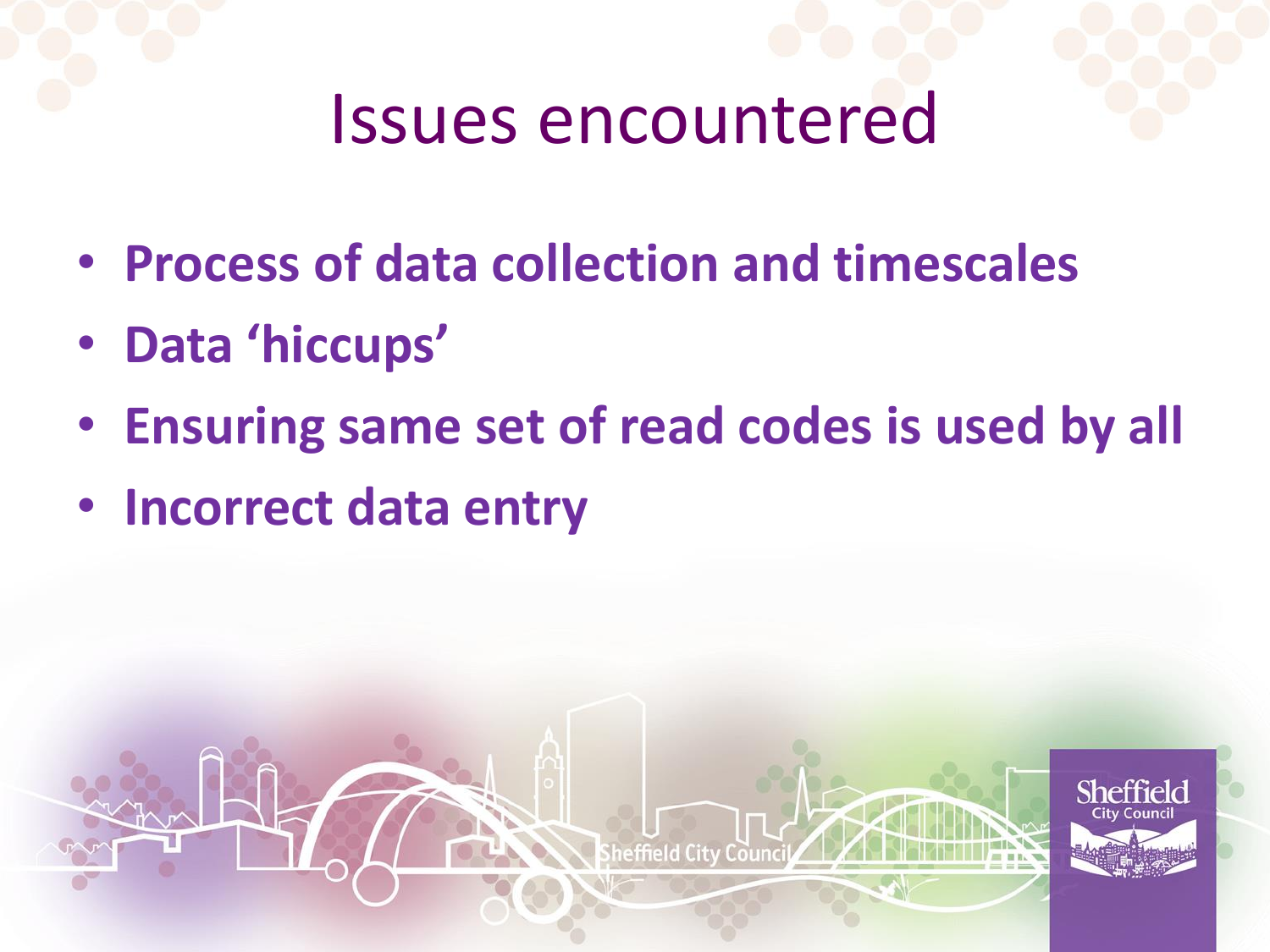#### **Expected impact over time of statin treatments arising from NHS Health Checks from 2012**

|                                      |        |        |     |     |     |     | 2012/1 2013/1 2014/1 2015/1 2016/1 2017/1 2018/1 2019/2 2020/2 2021/2 |     |               |     |                                                                       |
|--------------------------------------|--------|--------|-----|-----|-----|-----|-----------------------------------------------------------------------|-----|---------------|-----|-----------------------------------------------------------------------|
| <b>Cohort effect - non-fatal AMI</b> |        |        |     |     |     |     |                                                                       |     |               |     |                                                                       |
|                                      |        | Y1     | Υ2  | Y3  | Υ4  | Y5  | Y6                                                                    | Υ7  | Y8            | Υ9  | Y10                                                                   |
|                                      | 2012/1 |        |     |     |     |     |                                                                       |     |               |     |                                                                       |
|                                      |        |        |     |     |     |     |                                                                       |     |               |     | 0.1067 0.2135 0.2135 0.2135 0.2135 0.2135 0.2135 0.2135 0.2135 0.2135 |
|                                      | 2013/1 |        |     |     |     |     |                                                                       |     |               |     |                                                                       |
|                                      |        |        |     |     |     |     |                                                                       |     |               |     | 0.2115 0.4231 0.4231 0.4231 0.4231 0.4231 0.4231 0.4231 0.4231        |
|                                      | 2014/1 |        |     |     |     |     |                                                                       |     |               |     |                                                                       |
|                                      |        |        |     |     |     |     |                                                                       |     |               |     | 0.1337 0.2673 0.2673 0.2673 0.2673 0.2673 0.2673 0.2673               |
|                                      | 2015/1 |        |     |     |     |     |                                                                       |     |               |     |                                                                       |
|                                      |        |        |     |     |     |     |                                                                       |     |               |     | 0.1644 0.3288 0.3288 0.3288 0.3288 0.3288 0.3288                      |
| Annual equivalent events prevented   |        | 0.1067 |     |     |     |     | 0.425 0.7702 1.0683 1.2327 1.2327                                     |     | 1.2327 1.2327 |     | 1.2327 1.2327                                                         |
| Cumulative events prevented          |        | 0.1    | 0.5 | 1.3 | 2.4 | 3.6 | 4.8                                                                   | 6.1 | 7.3           | 8.5 | 9.8                                                                   |

**Cohort effect - stroke**

|                                    | Y1     | Y2  | YЗ  | Y4               | <b>Y5</b> | Y6  | Y7  | Y8  | Υ9                                                                     | Y10 |  |
|------------------------------------|--------|-----|-----|------------------|-----------|-----|-----|-----|------------------------------------------------------------------------|-----|--|
| 2012/1                             |        |     |     |                  |           |     |     |     |                                                                        |     |  |
|                                    |        |     |     |                  |           |     |     |     | 0.0721 0.1442 0.1442 0.1442 0.1442 0.1442 0.1442 0.1442 0.1442 0.1442  |     |  |
| 2013/1                             |        |     |     |                  |           |     |     |     |                                                                        |     |  |
|                                    |        |     |     |                  |           |     |     |     | 0.1429  0.2857  0.2857  0.2857  0.2857  0.2857  0.2857  0.2857  0.2857 |     |  |
| 2014/1                             |        |     |     |                  |           |     |     |     |                                                                        |     |  |
|                                    |        |     |     |                  |           |     |     |     | 0.0903 0.1805 0.1805 0.1805 0.1805 0.1805 0.1805 0.1805                |     |  |
| 2015/1                             |        |     |     |                  |           |     |     |     |                                                                        |     |  |
|                                    |        |     |     |                  |           |     |     |     | 0.111  0.2221  0.2221  0.2221  0.2221  0.2221  0.2221                  |     |  |
| Annual equivalent events prevented | 0.0721 |     |     |                  |           |     |     |     | 0.287 0.5201 0.7214 0.8325 0.8325 0.8325 0.8325 0.8325 0.8325          |     |  |
| Cumulative events prevented        | 0.1    | 0.4 | 0.9 | $1.6\phantom{0}$ | 2.4       | 3.3 | 4.1 | 4.9 | 5.8                                                                    | 6.6 |  |
|                                    |        |     |     |                  |           |     |     |     |                                                                        |     |  |

Sheffield City Counci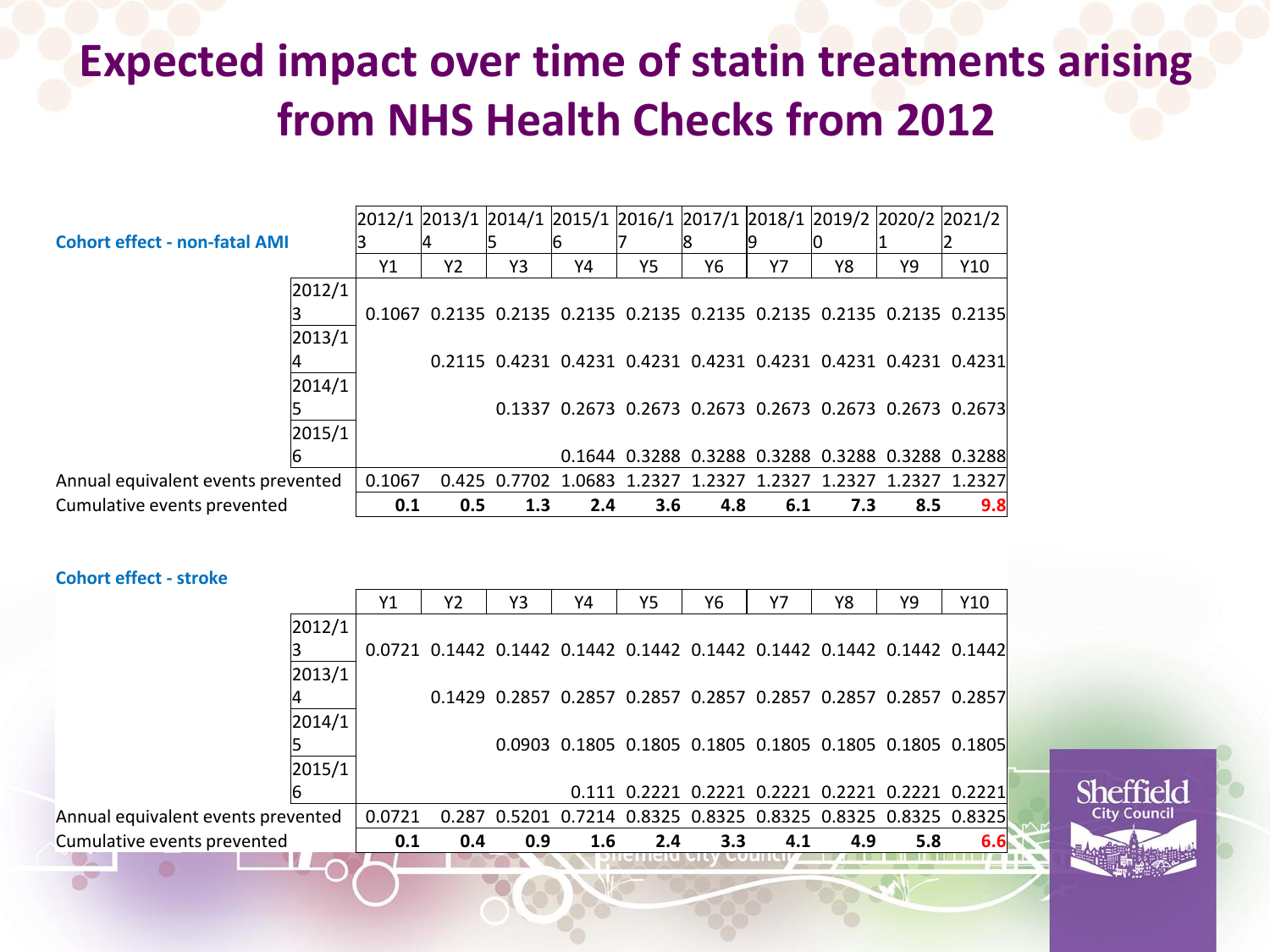# **Calculating value for money**

| Population               |      |                        | Year  | <b>Rx</b> | 5y<br><b>NNT</b><br>non-<br>fatal<br>AMI | 5y<br><b>NNT</b><br>stroke | Preve<br>nted<br>non-<br>fatal<br>AMI | Prevent<br>ed<br>strokes | £ Rx   |                 | Unit $f^*$                  |         |         |
|--------------------------|------|------------------------|-------|-----------|------------------------------------------|----------------------------|---------------------------------------|--------------------------|--------|-----------------|-----------------------------|---------|---------|
| Patients with a latest   |      |                        |       |           |                                          |                            |                                       |                          |        |                 |                             |         |         |
| cardiovascular risk      |      |                        |       |           |                                          |                            |                                       |                          |        |                 |                             |         |         |
|                          |      | score of 20% plus excl | 2012/ |           |                                          |                            |                                       |                          |        |                 |                             |         |         |
| sec prevention           |      |                        | 13    | 111       | 104                                      | 154                        | 1.07                                  | 0.72                     | £1,492 |                 |                             | £1.12   |         |
|                          |      |                        | 2013/ |           |                                          |                            |                                       |                          |        |                 | $*$ assume all atorvastatin |         |         |
|                          |      |                        | 14    | 220       | 104                                      | 154                        | 2.12                                  | 1.43                     |        | £2,957 20 mg od |                             |         |         |
|                          |      |                        | 2014/ |           |                                          |                            |                                       |                          |        |                 |                             |         |         |
|                          |      |                        | 15    | 139       | 104                                      | 154                        | 1.34                                  | 0.90                     |        |                 | £1,868 * BNF 72 tariff      |         |         |
|                          |      |                        | 2015/ |           |                                          |                            |                                       |                          |        |                 |                             |         |         |
|                          |      |                        | 16    | 171       | 104                                      | 154                        | 1.64                                  | 1.11                     | £2,298 |                 |                             |         |         |
|                          |      |                        |       | 641       |                                          |                            |                                       |                          |        |                 |                             |         |         |
|                          |      |                        |       |           |                                          |                            |                                       |                          |        |                 |                             |         |         |
|                          | Y1   | Y <sub>2</sub>         | Y3    |           | Y4                                       |                            | <b>Y5</b>                             | Y <sub>6</sub>           |        | <b>Y7</b>       | Y8                          | Y9      | Y10     |
| 2012/13                  | £746 | £1,492                 |       | £1,492    |                                          | £1,492                     | £1,492                                |                          | £1,492 | £1,492          | £1,492                      | £1,492  | £1,492  |
| 2013/14                  |      | £1,478                 |       | £2,957    |                                          | £2,957                     | £2,957                                |                          | £2,957 | £2,957          | £2,957                      | £2,957  | £2,957  |
| 2014/15                  |      |                        |       | £934      |                                          | £1,868                     | £1,868                                |                          | £1,868 | £1,868          | £1,868                      | £1,868  | £1,868  |
| 2015/16                  |      |                        |       |           |                                          | £1,149                     | £2,298                                |                          | £2,298 | £2,298          | £2,298                      | £2,298  | £2,298  |
|                          | £746 | £2,970                 |       | £5,383    |                                          | £7,466                     | £8,615                                |                          | £8,615 | £8,615          | £8,615                      | £8,615  | £8,615  |
| $\overline{\mathcal{M}}$ | £746 | £3,716                 |       | £9,099    | £16,565                                  |                            | £25,180                               |                          |        | £33,795 £42,410 | £51,025                     | £59,640 | £68,255 |
|                          |      |                        |       |           |                                          |                            |                                       |                          |        |                 |                             |         |         |